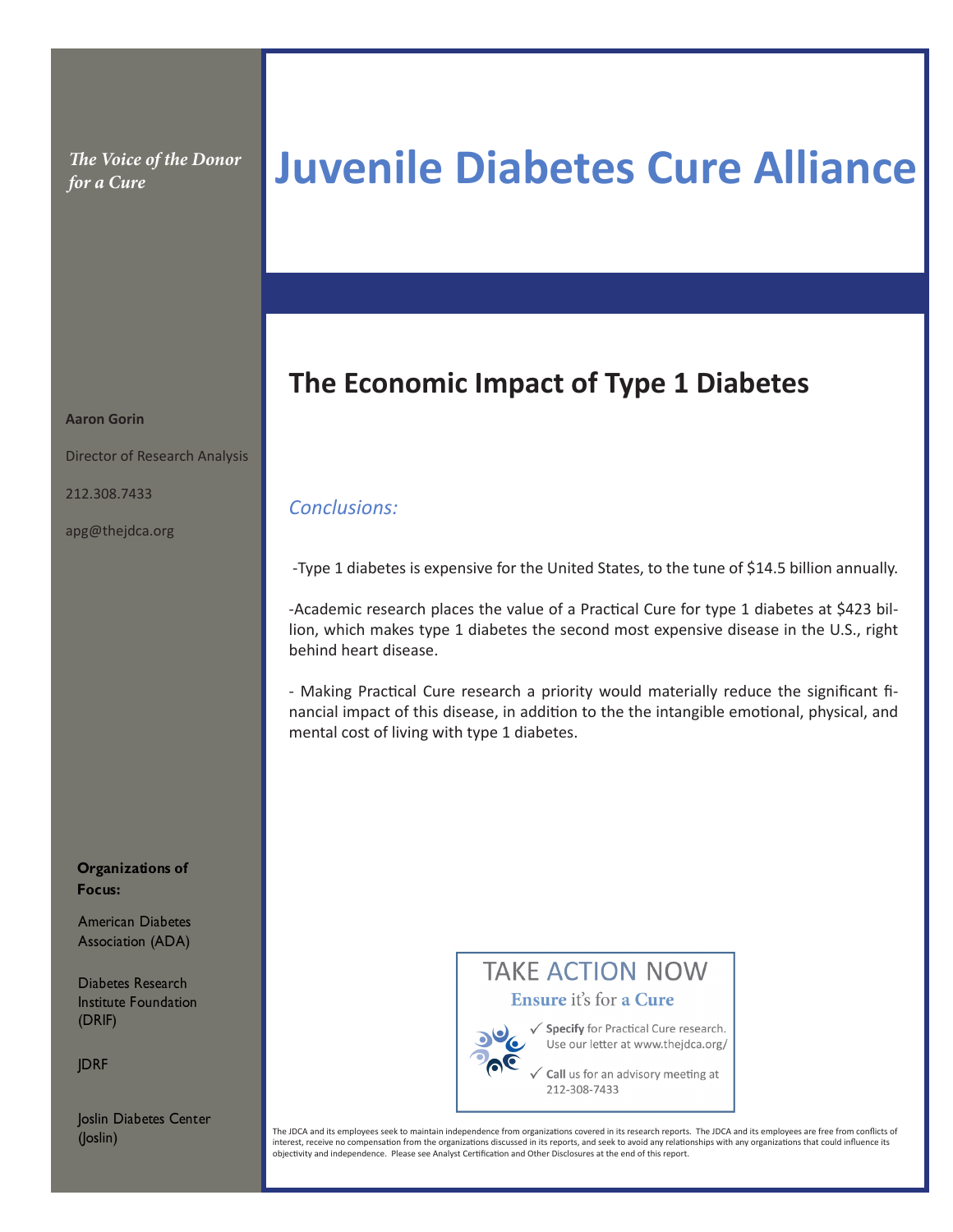To coincide with Diabetes Awareness Month, our last report highlighted the increasing incidence of type 1 diabetes in the United States. Our current report will demonstrate that type 1 diabetes is *expensive*—both for individuals and for the country. The significant financial and social costs of type 1 underscore the need to pursue a Practical Cure as soon as possible.

The JDCA has reviewed academic publications that give the most current estimates of the costs of type 1 diabetes. Generally, these studies focus on both direct and indirect economic costs, which include the actual costs of treating the disease (e.g. hospitalizations, prescriptions) as well as secondary effects that reduce productivity (e.g. loss of work, absence from school).

The most commonly cited statistic is that type 1 diabetes costs the United States about *\$14.5 billion* annually (published estimates range from \$14.4- \$14.9 billion), which includes both direct and indirect costs.<sup>1</sup> Of this estimate, total direct medical expenditures are *\$10.5 billion* annually (based on estimates that 1.1 million people in the U.S. have type 1 diabetes), with the remaining *\$4 billion* annually attributed to indirect costs, i.e. productivity losses.<sup>2</sup>

The research consistently finds significant direct and indirect cost differences for a person with type 1 as compared to a person without type 1. Within medical costs, the differences between a diabetic and non-diabetic are stark: a type 1 diabetic incurs *\$10,500*  per person annually in direct costs, 3 times as much as a non-diabetic at \$3,500 per *person.3* Individuals typically do not pay the direct cost of type 1 entirely out of pocket; \$10,000 \$10,000 the U.S. healthcare system registers a significant portion of the cost difference. Type 1 diabetes nonetheless represents a considerable expense for individuals.

Beyond medical costs, type 1 diabetes causes significant impairment to day-to-day life. Each type 1 diabetic, as compared to a non-diabetic, is expected to miss **5.5 more work** *days, miss 3.3 more school days (for those under 18), and earn \$7,164 less in gross*  pay in any given year.<sup>4</sup> When combining these statistics across all type 1 diabetics for their lifetimes with the disease, the resulting productivity decline for people with type 1 diabetes can be quite staggering.

### **The Cost of a Practical Cure**

By eliminating the direct medical costs and indirect productivity costs of type 1, **a Practical Cure would save the United States \$423 billion** over the lifetimes of the newly diagnosed and already established type 1 diabetics.<sup>5</sup> A cost of \$423 billion would put **type 1 diabetes among the top diseases in the entire United States in terms of aggregate economic cost impact, right along with heart disease, digestive disease, and**  alcohol abuse and dependence (between \$300-500 billion each).<sup>6</sup> From an economic standpoint, **the value of a Practical Cure cannot be ignored,** particularly for the youngest patients who otherwise have a lifetime of expected costs ahead of them.

This report has outlined the significant economic costs of type 1. As we add up the numbers, we remain mindful of the significant emotional, physical, and mental toll of living with type 1. These intangible costs are unquantifiable for people with diabetes and their families. A Practical Cure is worth \$423 billion to the national economy, but for people living with type 1, a Practical Cure would be invaluable.

1. Tao, "Estimating the Cost of Type 1 Diabetes;" Jasinski "Healthcare cost of type 1 diabetes"

2. Jasinski, "Healthcare cost of type 1 diabetes"

3. Tao, "Estimating the Cost of Type 1 Diabetes"

4. Ibid.

5. Ibid.

6. Kockaya, "What are the top most costly diseases for USA?"